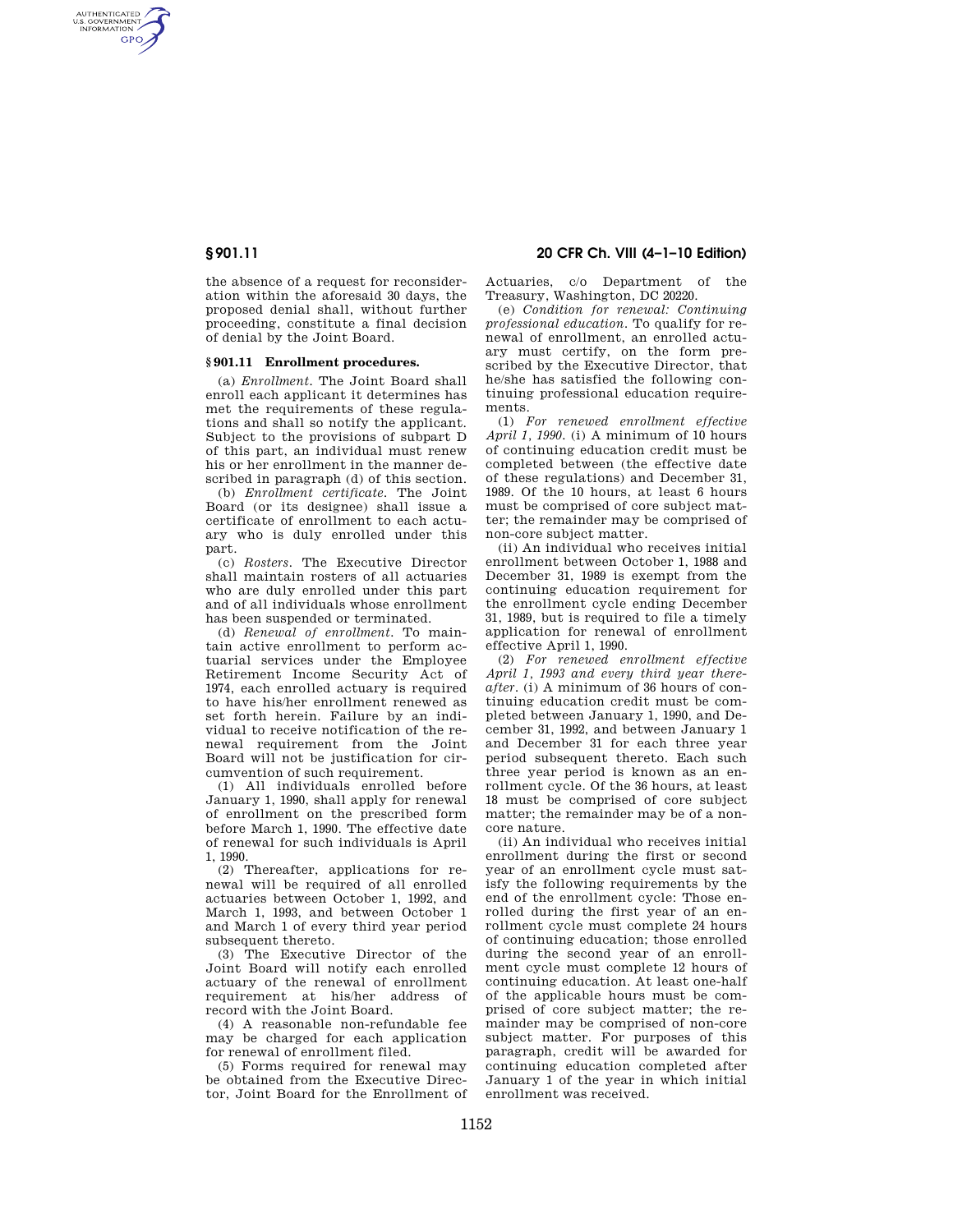# **Joint Board for the Enrollment of Actuaries § 901.11**

(iii) An individual who receives initial enrollment during the third year of an enrollment cycle is exempt from the continuing education requirements until the next enrollment cycle, but must file a timely application for renewal.

(3) Enrolled actuaries whose enrollment status would have expired under previous regulations during the five year period from October 1, 1988, are not subject to compliance with such previous regulations addressing renewal of enrollment. Their enrollment status will not be adversely affected provided they comply with requirements on this part.

(f) *Qualifying continuing education*— (1) *In general.* To qualify for continuing education credit consistent with the requirements of the above subsections, a course of learning must be a qualifying program comprised of core and/or non-core subject matter conducted by a qualifying sponsor.

(i) Core subject matter is program content designed to enhance the knowledge of an enrolled actuary with respect to matters directly related to the performance of pension actuarial services under ERISA or the Internal Revenue Code. Such core subject matter includes the characteristics of actuarial cost methods under ERISA, actuarial assumptions, minimum funding standards, title IV of ERISA, requirements with respect to the valuation of plan assets, requirements for qualification of pension plans, maximum deductible contributions, tax treatments of distributions from qualified pension plans, excise taxes related to the funding of qualified pension plans and standards of performance for actuarial services.

(ii) Non-core subject matter is program content designed to enhance the knowledge of an enrolled actuary in matters related to the performance of pension actuarial services. Examples include economics, computer programs, pension accounting, investment and finance, risk theory, communication skills and business and general tax law.

(iii) The Joint Board may publish other topics or approve other topics which may be included in a qualifying program as core or non-core subject matter.

(iv) Repeated taking of the same course of study cannot be used to satisfy the continuing education requirements of the regulations. If the major content of a program or session differs substantively from a previous one bearing the same or similar title, it may be used to satisfy such requirements.

(2) *Qualifying Programs*—(i) *Formal programs.* Formal programs qualify as continuing education programs if they:

(A) Require attendance by at least three individuals engaged in substantive pension service in addition to the instructor, discussion leader or speaker;

(B) Require that the program be conducted by a qualified instructor, discussion leader or speaker, *i.e.*, a person whose background, training, education and/or experience is appropriate for instructing or leading a discussion on the subject matter of the particular program; and

(C) Require a written outline and/or textbook and certificate of attendance provided by the sponsor, all of which must be retained by the enrolled actuary for a three year period following the end of the enrollment cycle.

(ii) *Correspondence or individual study programs (including audio and/or video taped programs).* Qualifying continuing education programs include correspondence or individual study programs completed on an individual basis by the enrolled actuary and conducted by qualifying sponsors. The allowable credit hours for such programs will be measured on a basis comparable to the measurement of a seminar or course for credit in an accredited educational institution. Such programs qualify as continuing education programs if they:

(A) Require registration of the participants by the sponsor;

(B) Provide a means for measuring completion by the participants (e.g., written examination); and

(C) Require a written outline and/or textbook and certificate of completion provided by the sponsor. Such certificate must be retained by the participant for a three year period following the end of an enrollment cycle.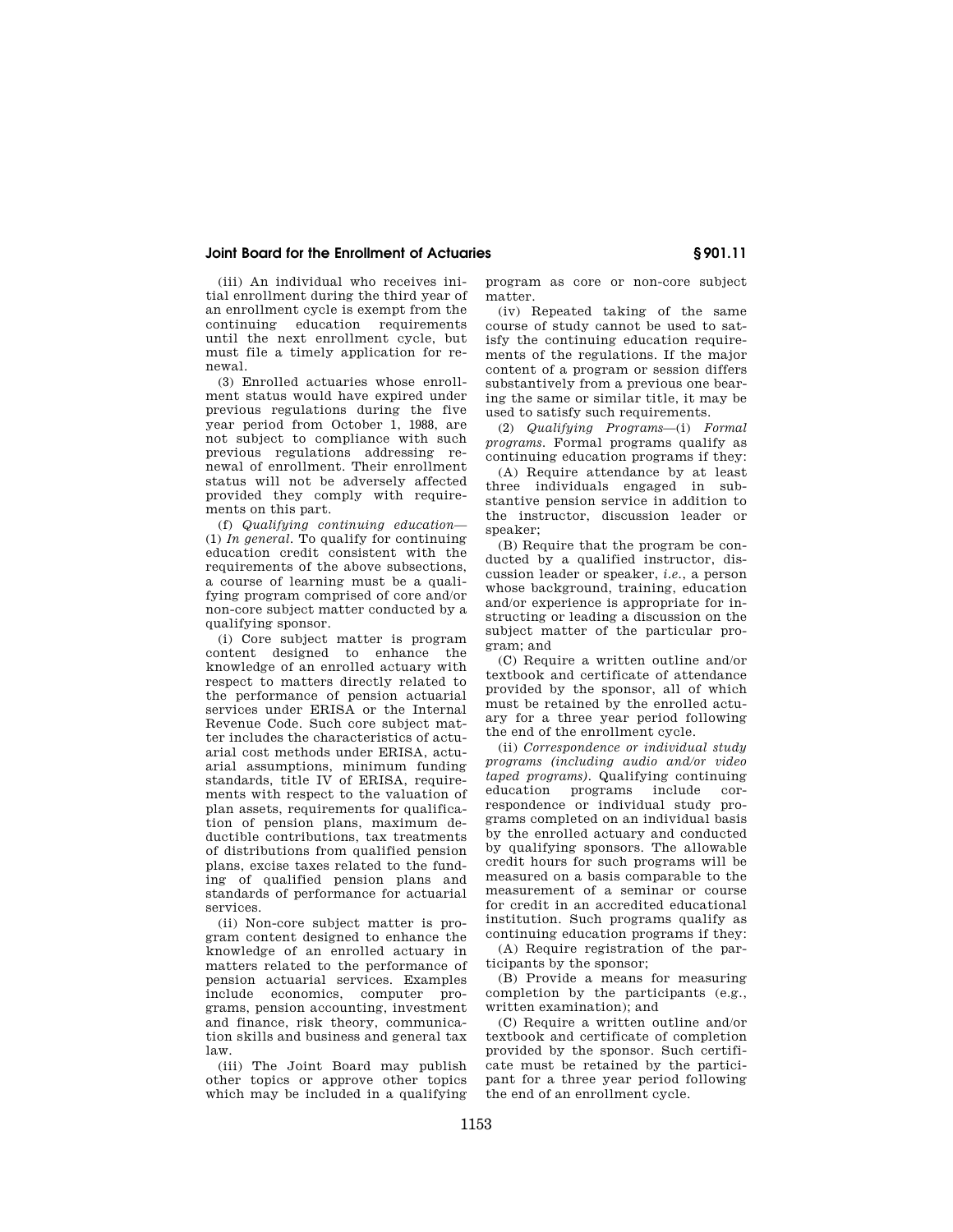# **§ 901.11 20 CFR Ch. VIII (4–1–10 Edition)**

(iii) *Teleconferencing.* Programs utilizing teleconferencing or other communications technologies qualify for continuing education purposes if they either:

(A) Meet all the requirements of formal programs, except that they may include a sign-on/sign-off capacity or similar technique in lieu of the physical attendance of participants; or

(B) Meet all the requirements of correspondence or individual study programs.

(iv) *Serving as an instructor, discussion leader or speaker.* (A) Four hours of continuing education credit will be awarded for each contact hour completed as an instructor, discussion leader or speaker at an educational program which meets the continuing education requirements of this section, in recognition of both presentation and preparation time.

(B) The credit for instruction and preparation may not exceed 50% of the continuing education requirement for an enrollment cycle.

(C) Presentation of the same material as an instructor, discussion leader or speaker more than one time in any 36 month period will not qualify for continuing education credit. A program will not be considered to consist of the same material if a substantial portion of the content has been revised to reflect changes in the law or in the state of the art relative to the performance of pension actuarial service.

(D) Credit as an instructor, discussion leader or speaker will not be awarded to panelists, moderators or others whose contribution does not constitute a substantial portion of the program. However, such individuals may be awarded credit for attendance, provided the other provisions of this section are met.

(E) The nature of the subject matter will determine if credit will be of a core or non-core nature.

(v) *Credit for published articles, books, films, audio and video tapes, etc.* (A) Continuing education credit will be awarded for the creation of materials for publication or distribution with respect to matters directly related to the continuing professional education requirements of this section.

(B) The credit allowed will be on the basis of one hour credit for each hour of preparation time of the material. It will be the responsibility of the person claiming the credit to maintain records to verify preparation time.

(C) Publication or distribution may utilize any available technology for the dissemination of written, visual or auditory materials.

(D) The materials must be available on reasonable terms for acquisition and use by all enrolled actuaries.

(E) The credit for the creation of materials may not exceed 25% of the continuing education requirement of any enrollment cycle.

(F) The nature of the subject matter will determine if credit will be of a core or non-core nature.

(G) Publication of the same material more than one time will not qualify for continuing education credit. A publication will not be considered to consist of the same material if a substantial portion has been revised to reflect changes in the law or in the state of the art relating to the performance of pension actuarial service.

(vi) *Service on Joint Board advisory committee(s).* Continuing education credit may be awarded by the Joint Board for service on (any of) its advisory committee(s), to the extent that the Board considers warranted by the service rendered.

(vii) *Preparation of Joint Board examinations.* Continuing educational credit may be awarded by the Joint Board for participation in drafting questions for use on Joint Board examinations or in pretesting its examinations, to the extent the Board determines suitable. Such credit may not exceed 50% of the continuing professional education requirement for the applicable enrollment cycle.

(viii) *Society examinations.* Individuals may earn continuing professional education credit for achieving a passing grade on proctored examinations sponsored by a professional organization or society recognized by the Joint Board. Such credit is limited to the number of hours scheduled for each examination and may be applied only as non-core credit provided the content of the examination is non-core.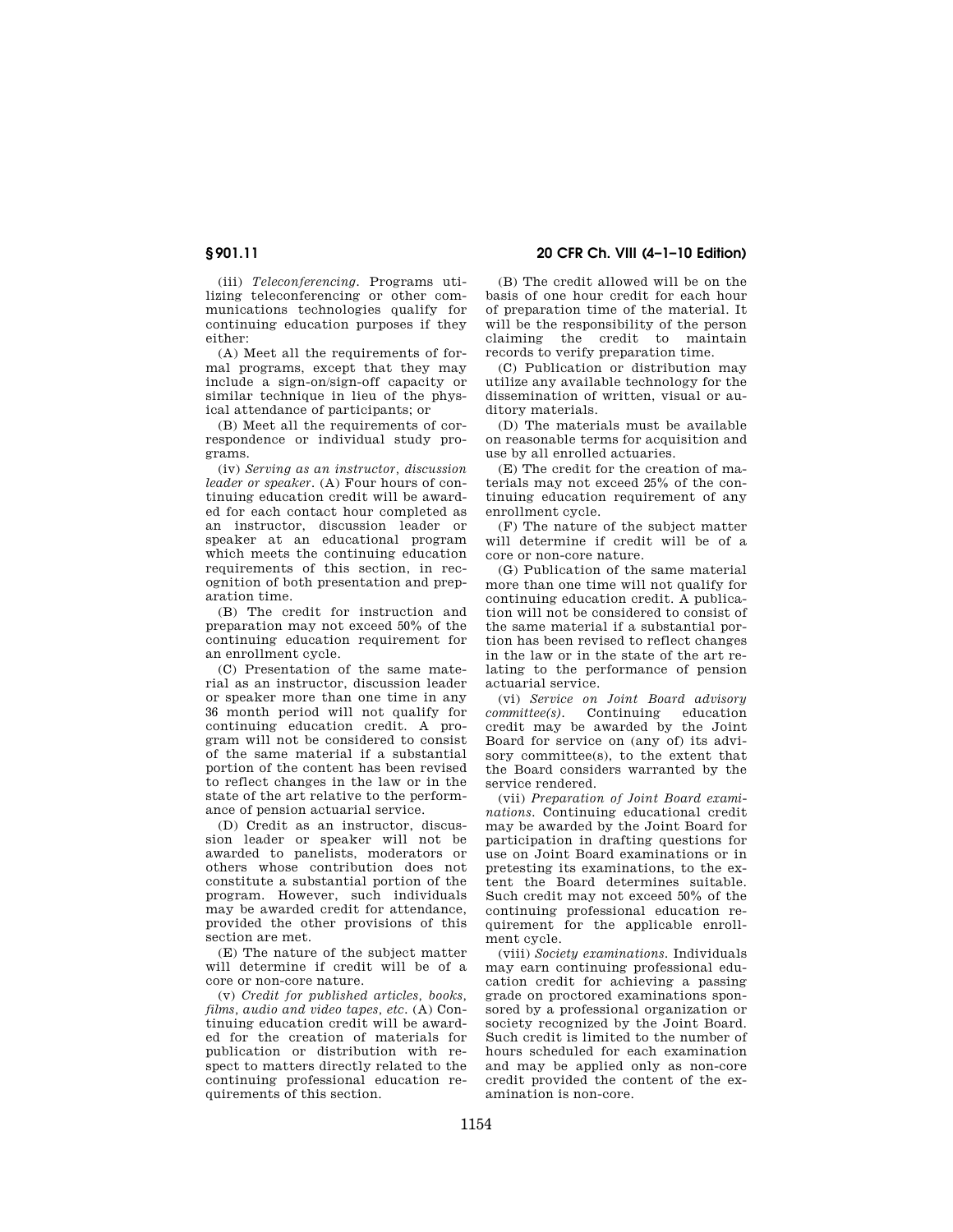## **Joint Board for the Enrollment of Actuaries § 901.11**

(ix) *Pension law examination.* Individuals may establish eligibility for renewal of enrollment for any enrollment cycle by:

(A) Achieving a passing score on the pension law actuarial examination offered by the Joint Board and administered under this part during the applicable enrollment cycle; and

(B) Completing a minimum of 12 hours of qualifying continuing education in core subject matter during the same applicable enrollment cycle.

(C) This option of satisfying the continuing professional education requirements is not available to those who receive initial enrollment during the enrollment cycle.

(g) *Sponsors.* (1) Sponsors are those responsible for presenting programs.

(2) To qualify as a sponsor, a program presenter must:

(i) Be an accredited educational institution;

(ii) Be recognized for continuing education purposes by the licensing body of any State, possession, territory, Commonwealth, or the District of Columbia responsible for the issuance of a license in the field of actuarial science, insurance, accounting or law;

(iii) Be recognized by the Executive Director of the Joint Board as a professional organization or society whose programs include offering continuing professional education opportunities in subject matter within the scope of this section; or

(iv) File a sponsor agreement with the Executive Director of the Joint Board to obtain approval of the program as a qualifying continuing education program.

(3) Professional organizations or societies and others wishing to be considered as qualifying sponsors shall request such status of the Executive Director of the Joint Board and furnish information in support of the request together with any further information deemed necessary by the Executive Director.

(4) A qualifying sponsor must ensure the program complies with the following requirements:

(i) Programs must be developed by individual(s) qualified in the subject matter.

(ii) Program subject matter must be current.

(iii) Instructors, discussion leaders, and speakers must be qualified with respect to program content.

(iv) Programs must include some means for evaluation of technical content and presentation.

(v) Certificates of completion must be provided those who have successfully completed the program.

(vi) Records must be maintained by the sponsor to verify satisfaction of the requirements of this section. Such records must be retained for a period of three years following the end of the enrollment cycle in which the program is held. In the case of programs of more than one session, records must be maintained to verify completion of the program and attendance by each participant at each session of the program.

(5) Sponsor agreements and qualified professional organization or society sponsors approved by the Executive Director will remain in effect for one enrollment cycle. The names of such sponsors will be published on a periodic basis.

(h) *Measurement of continuing education course work.* (1) All continuing education programs will be measured in terms of credit hours. The shortest recognized program will be one credit hour.

(2) A credit hour is 50 minutes of continuous participation in a program. Each session in a program must be at least one full credit hour, *i.e.*, 50 minutes. For example, a single-session program lasting 100 minutes will count as two credit hours, and a program comprised of three 75 minute sessions (225 minutes) constitutes four credit hours. However, at the end of an enrollment cycle, an individual may total the number of minutes of sessions of at least one credit hour in duration attended during the cycle and divide by fifty. For example, attending three 75 minute segments at two separate programs will accord an individual nine credit hours (450 minutes divided by 50) toward fulfilling the minimum number of continuing professional education hours. It will not be permissible to merge non-core hours with core hours. For university or college courses, each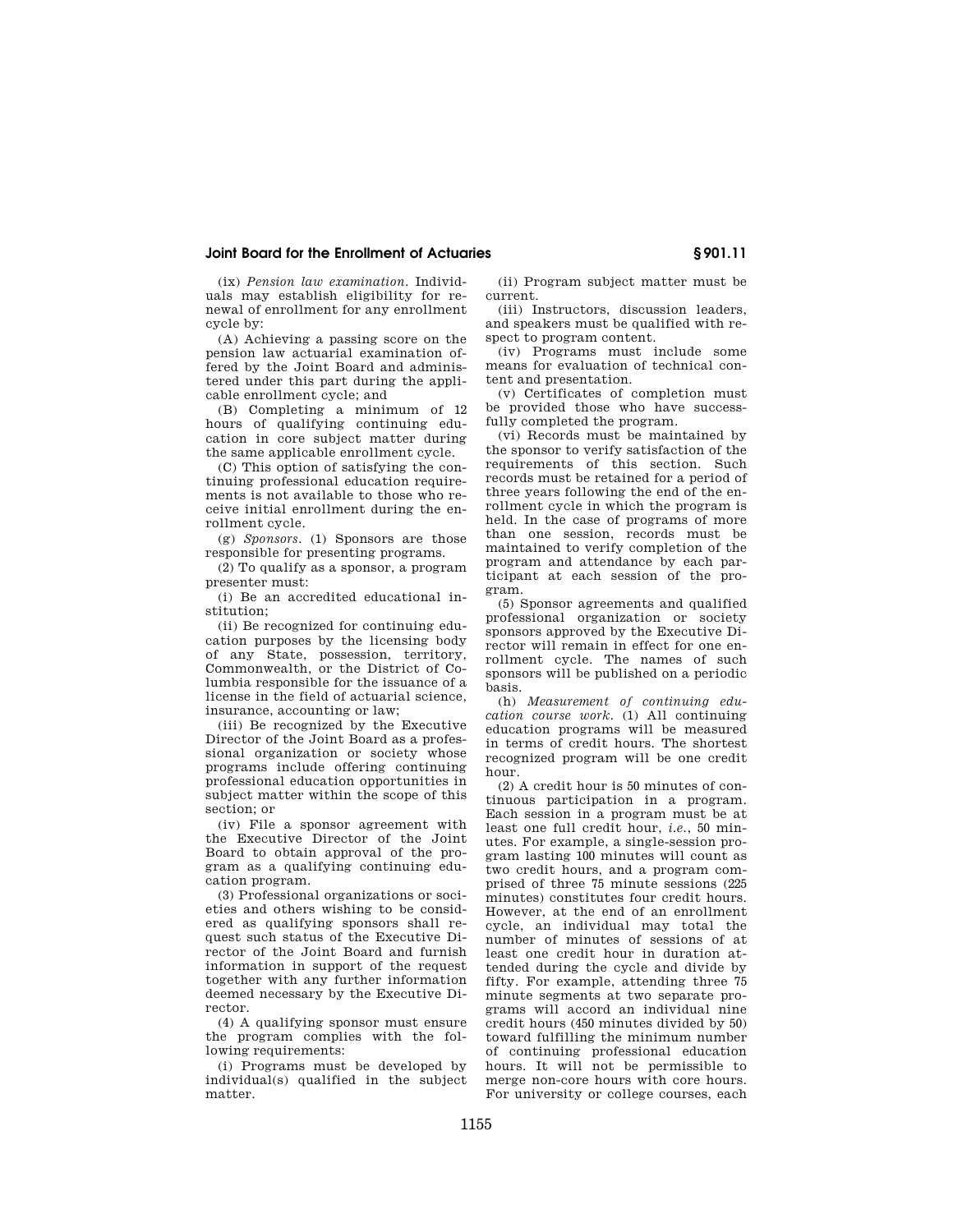''semester'' hour credit will equal 15 credit hours and each ''quarter'' hour credit will equal 10 credit hours. Measurements of other formats of university or college courses will be handled on a comparable basis.

(i) *Record keeping requirements.* (1) Each individual applying for renewal shall retain for a period of three years following the end of an enrollment cycle the information required with regard to qualifying continuing professional education credit hours. Such information shall include:

(i) The name of the sponsoring organization;

(ii) The location of the program;

(iii) The title of the program and description of its content, e.g., course syllabus and/or textbook;

(iv) The dates attended;

(v) The credit hours claimed and whether core or non-core subject matter;

(vi) The name(s) of the instructor(s), discussion leader(s), or speaker(s), if appropriate;

(vii) The certificate of completion and/or signed statement of the hours of attendance obtained from the sponsor; and

(viii) The total core and non-core credit.

(2) To receive continuing education credit for service completed as an instructor, discussion leader, or speaker, the following information must be maintained for a period of three years following the end of the applicable enrollment cycle.

(i) The name of the sponsoring organization;

(ii) The location of the program;

(iii) The title of the program and description of its content;

(iv) The dates of the program; and

(v) The credit hours claimed and whether core or non-core subject matter.

(3) To receive continuing education credit for a publication, the following information must be maintained for a period of three years following the end of the applicable enrollment cycle.

(i) The publisher;

(ii) The title of the publication;

(iii) A copy of the publication;

(iv) The date of publication;

(v) The credit hours claimed;

(vi) Whether core or non-core subject matter; and

(vii) The availability and distribution of the publications to enrolled actuaries.

(j) *Waivers.* (1) Waiver from the continuing education requirements for a given period may be granted by the Executive Director of the Joint Board for the following reasons:

(i) Physical incapacity, which prevented compliance with the continuing education requirements;

(ii) Extended active military duty;

(iii) Absence from the individual's country of residence for an extended period of time due to employment or other reasons, provided the individual does not perform services as an enrolled actuary during such absence; and

(iv) Other compelling reasons, which will be considered on a case-by-case basis.

(2) A request for waiver must be accompanied by appropriate documentation. The individual will be required to furnish any additional documentation or explanation deemed necessary by the Executive Director of the Joint Board. Examples of appropriate documentation could be a medical certificate, military orders, etc.

(3) A request for waiver must be filed no later than the last day of the renewal application period.

(4) If a request for waiver is not approved, the individual will be so notified by the Executive Director of the Joint Board and placed on a roster of inactive enrolled individuals.

(5) If a request for waiver is approved, the individual will be so notified.

(6) Those who are granted waivers are required to file timely applications for renewal of enrollment.

(k) *Failure to comply.* (1) Compliance by an individual with the requirements of this part shall be determined by the Executive Director of the Joint Board. An individual who applies for renewal of enrollment but who fails to meet the requirements of eligibility for renewal will be notified by the Executive Director at his/her last known address by first class mail. The notice will state the basis for the non-compliance and will provide the individual an opportunity to furnish in writing, within 60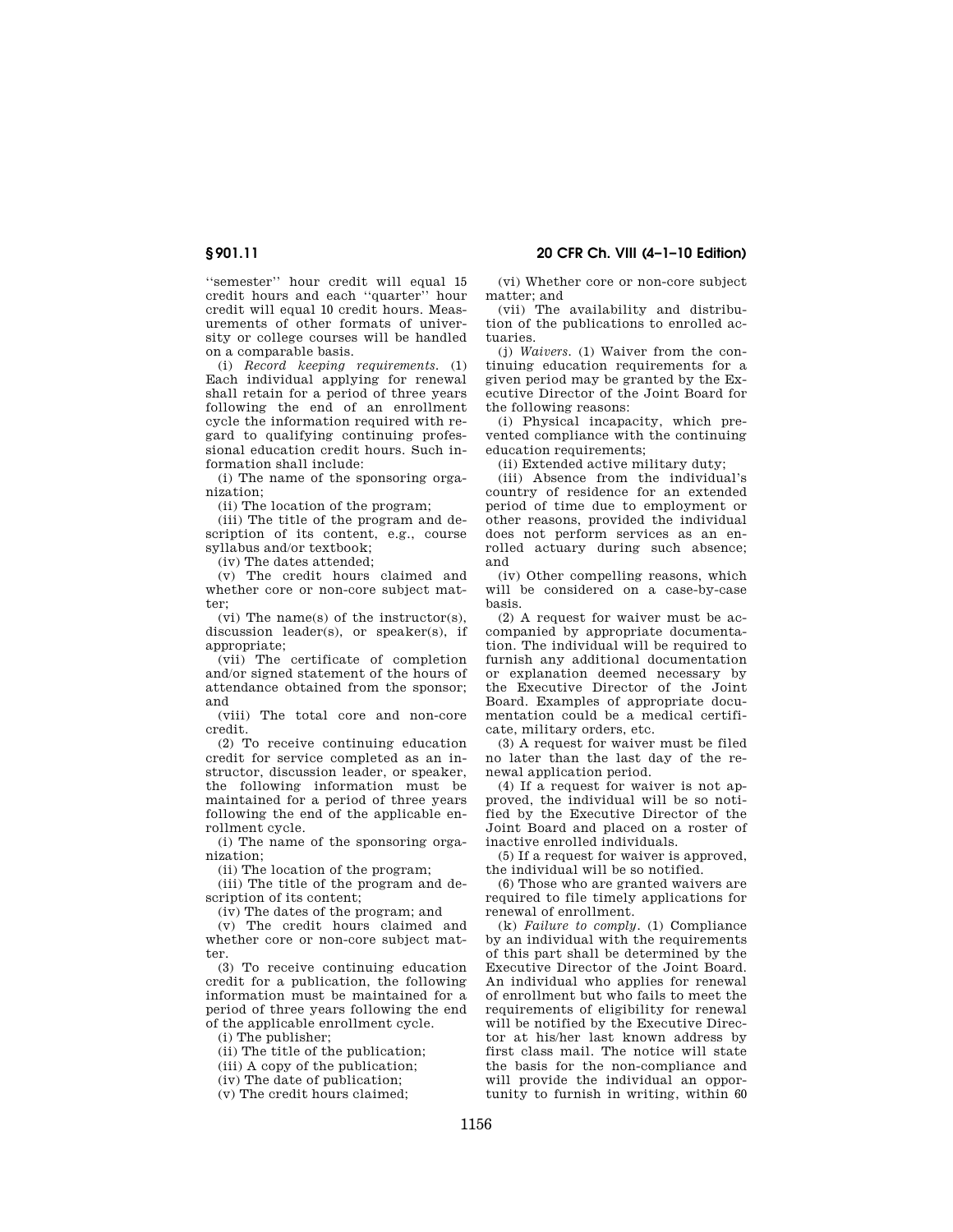# **Joint Board for the Enrollment of Actuaries § 901.11**

days of the date of the notice, information relating to the matter. Such information will be considered by the Executive Director in making a final determination as to eligibility for renewal of enrollment.

(2) The Executive Director of the Joint Board may require any individual, by first class mail sent to his/ her mailing address of record with the Joint Board, to provide copies of any records required to be maintained under this section. The Executive Director may disallow any continuing professional education hours claimed if the individual concerned fails to comply with such requirements.

(3) An individual whose application for renewal is not approved may seek review of the matter by the Joint Board. A request for review and the reasons in support of the request must be filed with the Joint board within 30 days of the date of the non-approved notice.

(4) An individual who has not filed a timely application for renewal of enrollment, who has not made a timely response to the notice of non-compliance with the renewal requirements, or who has not satisfied the requirements of eligibility for renewal will be placed on a roster of inactive enrolled actuaries for a period of three years from the date renewal would have been effective. During this time, the individual will be ineligible to perform services as an enrolled actuary and to practice before the Internal Revenue Service.

(5) During inactive enrollment status or at any other time an individual is ineligible to perform services as an enrolled actuary and to practice before the Internal Revenue Service, the individual shall not in any manner, directly or indirectly, indicate he or she is so enrolled, or use the term ''enrolled actuary,'' the designation ''E.A.,'' or other form of reference to eligibility to perform services as an enrolled actuary.

(6) An individual placed in an inactive status must file an application for renewal of enrollment and satisfy the requirements for renewal as set forth in this section within three years from the date renewal would have been effective. The name of such individual otherwise will be removed from the inactive enrollment roster and his/her enrollment will terminate. Eligibility for enrollment must then be reestablished by the individual as provided in this part.

(7) An individual placed in an inactive status may satisfy the requirements for renewal of enrollment at any time during his/her period of inactive enrollment. If such satisfaction includes completing the continuing education requirement, the application for renewal may be filed immediately upon such completion. Continuing education credit under this subsection may not be used to satisfy the requirements of the enrollment cycle in which the individual has been placed back on the active roster.

(8) An individual in inactive status remains subject to the jurisdiction of the Joint Board and/or the Department of the Treasury with respect to disciplinary matters.

(9) An individual who is in good faith has certified that he/she has satisfied the continuing professional education requirements of this section will not be considered to be in non-compliance with such requirements on the basis of a program he/she has attended being found inadequate or not in compliance with the requirements for renewal. Such individual will be granted renewal, but the Executive Director may require such individual to remedy the resulting shortfall by earning replacement credit during the cycle in which renewal was granted or within a reasonable time period as determined by the Executive Director. For example, if six of the credit hours claimed were disallowed, the individual may be required to present 42 credit hours instead of the minimum 36 credit hours to qualify for renewal related to the next cycle.

(l) *Inactive retirement status.* An individual who no longer performs services as an enrolled actuary may request placement in an inactive retirement status at any time and such individual will be placed in such status. The individual will be ineligible to perform services as an enrolled actuary. Such individual must file a timely application for renewal of enrollment at each applicable renewal cycle as provided in